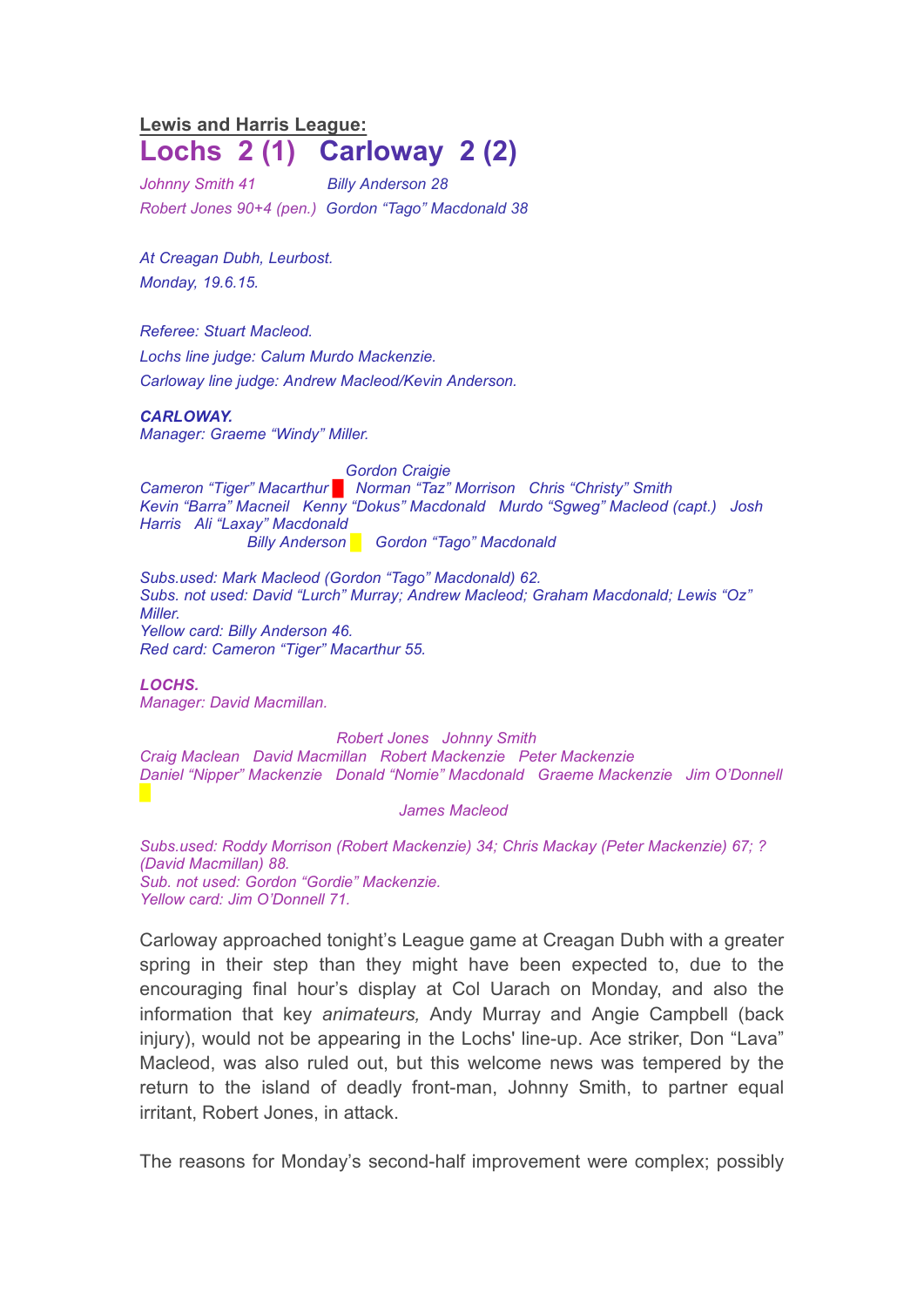a mixture of the unexpected arrival *en scene* of Dan Crossley; Billy Anderson and Kenny "Dokus" Macdonald switching roles; "Dokus" starting to take on the opposition, especially down the left; the creation of more space for "Sqweg" to unlock the defence; etc. It's difficult to be certain; no doubt "Windy" had figured it out. Unfortunately, key elements of that squad could not réprise those roles tonight: Jack Maclennan and Calum "Dola" Morrison were, of course, ineligible, while Western Thistle had first call on Eachainn Miller, Stuart "Gochan" Macleod, Ross Maciver, Euan "a' Ghuilc" Macleod, and Joe Armstrong, though Andrew Macleod did appear in the bull-pen, alongside David "Lurch" Murray, Graham Macdonald, Lewis "Oz" Miller, and Mark Macleod.

Phil Macleod was off island again, while the Blues' personal Rock of Gibraltar, Domhnall Mackay, still carried a discomfiting leg strain. Thus Norman "Taz" Morrison was given the unenviable task of filling his rather large boots, with ever-present stalwart, Cameron "Tiger" Macarthur, to his right, and recalled at left-back, the ever-dependable Chris "Christy" Smith, who had a storming Man of the Match performance here in the 0-1 Jock Stein defeat in May. That evening had featured a real backs-to-the-wall performance from the Blues, unluckingly falling to a late Robert Mackenzie strike. Billy Anderson and "Dokus" retained their final positions from Monday, but, regrettably, Kevin "Barra" Macneil, a positive influence at Col Uarach when he started to run at Scott "Flapjack" Macaulay and Campbell Macdonald, had to be pulled back into Miller's right midfield spot, with Josh Harris on the other side of "Dokus" and Murdo "Sqweg" Macleod. However, this allowed fans' favourite, Gordon "Tago" Macdonald, to return as co-striker, to Anderson' left.

Nevertheless, even without star men, Murray and Campbell, the League leaders and bookies' favourite for the title still looked rather intimidating, with class acts, David Macmillan and the Mackenzies, Robert and Peter, all itching to set up the bullets for the double-barrelled shotgun of Smith and Jones to fire.

A windless overcast evening in Leurbost provided the perfect damp, warmish conditions for the arrival of Lewis's least welcome inhabitants: *na meanbhchuileagan*; the midges. Na Gormaich do learn from the past, but they are continually condemned to re-live it, as straight from the whistle, they were compelled to take one step back and spread, as Lochs immediately settled into their traditional pass/move/pass La Liga-style, and forced the play aggressively. In 3 minutes Robert Mackenzie was sent down the right by a typical Macmillan diagonal from the centre circle. He outpaced "Christy", moving inwards, and 10 metres from the bye-line, cut back to Smith, but "Taz" managed to block for a corner. A minute later Mackenzie again, supplied by his namesake from his right, fired in a low right-footer instantly from the right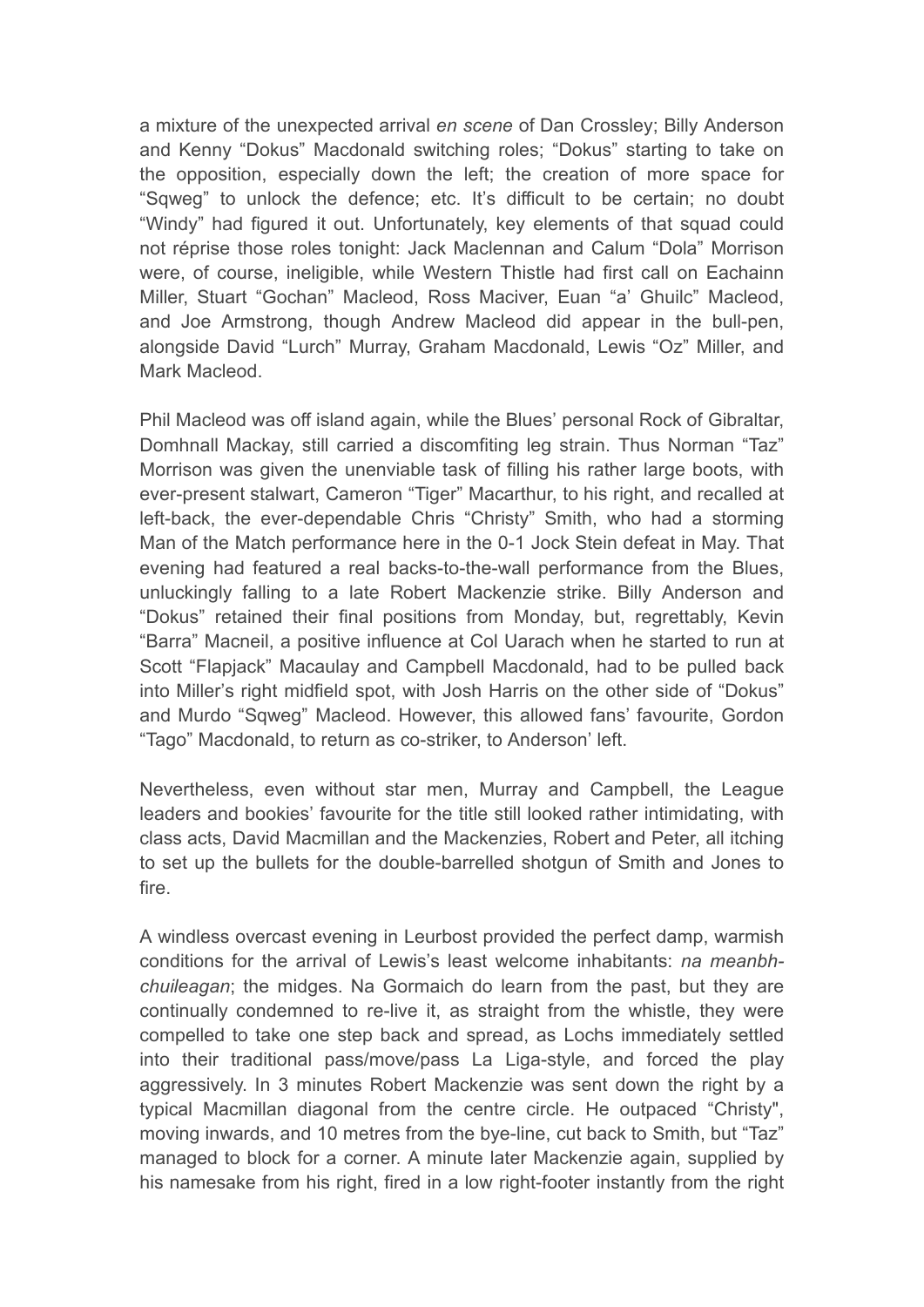edge of the box, but Craigie had no worries.

A sudden Carloway break in 7 minutes saw "Barra" find Anderson just inside the Lochs' half on their left. He turned and outdid Pirlo with a perfect low diagonal forward behind the stoppers for "Tago" to run on to in the centre, but 16 metres from goal, Macmillan appeared from nowhere to slide in a decisive right-foot to take the ball off his toes and onwards for a corner on the left.

In 17 minutes an explosive Peter Mackenzie run into the Carloway half saw the ball moved onward and inwards to Macmillan, before being played low between "Taz" and "Christy" for Smith to make the bye-line, but the angle was acute and Craigie was able to knock his low shot from 14 metres past his near post for a corner. A minute later Mackenzie burst forward yet again, this time moving into the centre, and from midway within the Blues' half he found Jones moving towards the edge of the box. The hit-man checked square inwards, but his low-right-footer lacked power and Craigie dropped on it easily by his right-hand post.

The home side were certainly controlling the play, but Carloway's facility at getting bodies back swiftly behind the ball, plus the industry and imagination of "Dokus", "Sqweg" and "Barra" to link with Anderson and "Tago", was yielding returns. In 25 minutes a carefully-flighted Robert Mackenzie free-kick from 24 metres did clear the wall but Craigie read the right-footer confidently and held to his right.

Two minutes later, a delightful move by the Blues ended with a corner to James Macleod's right. Between them, "Tiger" and Harris had snuffed out a Jones break on the right of the Carloway box, and Harris then steamed forward to supply Anderson, retreating to meet him. Anderson managed to hold off Graeme Mackenzie before supplying "Sqweg" coming through the centre. The captain immediately sent the Jimmy MacIlroy to "Nomie's" right, inside O'Donnell, for "Tago" to burst into the box, only for O'Donnell to block his snap shot. A perfect "Dokus" corner came in high to drop on the assembled ranks,12 metres out in the centre, and Macleod had no chance as Anderson won the jump to head home strongly, high to the keeper's left (**0-1**).

This spurred the Leurbost men forward in numbers, Craig Maclean breaking down the left. Twenty metres from goal, he squared inwards to Robert Mackenzie, who moved the ball onwards to the right to Peter Mackenzie. His high swinging cross was headed onwards to the left by "Tiger", only to be driven in again low by Maclean, forcing "Taz" to boot clear in front of Craigie. A minute later a "Laxay" run on the left took him past Mackenzie and inside O'Donnell to find "Dokus", who in turn played right and forward for Anderson to move the ball rapidly forward to "Tago" moving right. He held off "Nomie",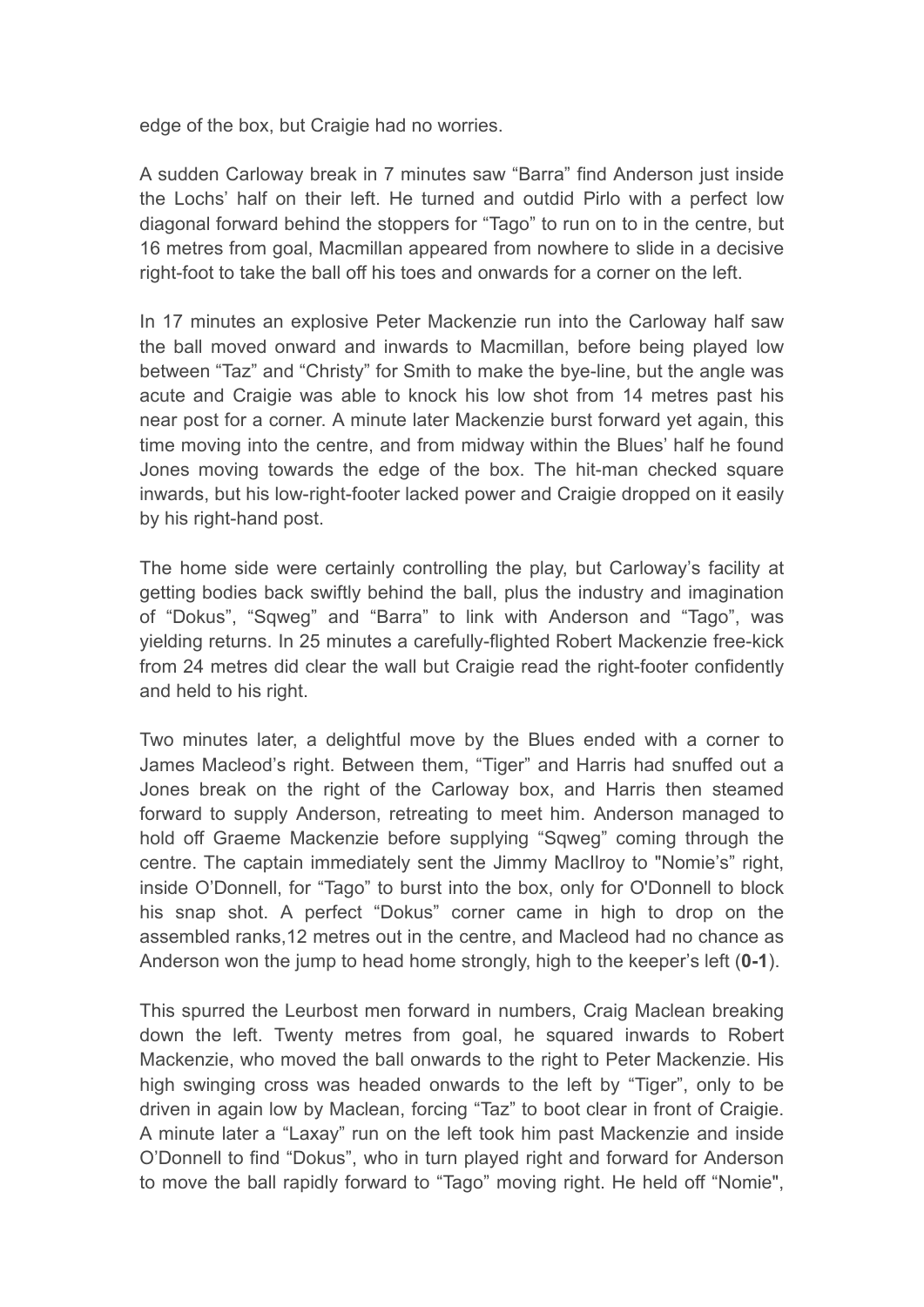then cut back sharply for the racing Anderson, but his instant right-footer from the edge of the box in the centre landed in Grimshader.

In 31 minutes Peter Mackenzie battled his way down the right to fire in a low diagonal, 20 metres from the bye-line. Smith got in front of "Tiger", to meet it 12 metres out by the near post, but somehow put it outside Craigie's left-hand post.

Seven minutes later, Carloway stunned the Maroons with a stunning piece of individuality from the old fox, "Tago". A deep "Nipper" cross, from 20 metres on the left, was headed clear strongly by "Sqweg" in the centre and gathered by "Dokus" midway within his own half. He controlled the ball, then twisted round to send a high Beckham breaker straight forward with his right foot behind the retreating line. "Nomie's" first touch wasn't clean and "Tago" robbed him at speed, 24 metres out, sped forwards and, as Macleod advanced, sent the sweetest of left-foot lobs over him from the edge of the box and just inside his right-hand post (**0-2**). What a peach!

But the delight was short-lived as on 41 minutes Johnny Smith emulated him when he was sent free by a perfect Morrison rightwards slip to break behind "Christy" and towards the right of the Blues' box, then crack a net-bursting drive, via an unlucky Craigie's hands, into the far side of the net (**1-2**).

## **Half-time: Lochs 1 Carloway 2**

The first half was a perfect exemplar of an old-style Away Leg in Europe, especially if Don Revie's Leeds Utd. were involved: Paul Reaney/Jack Charlton/Norman "Killer" Hunter/Terry Cooper to hold fast; Johnny Giles to create; Peter Lorimer/Allan Jones/Eddie Gray to profit on the break, though Gary Sprake wasn't half as good as Gordon "Van Der Sar". From na Gormaich's point of view, there was little need to change the format, simply to ensure the strength-sapping pressure from Lochs didn't wear them down. The home team certainly had been inventive, unlucky at times, but had found it rare to have a clear sight of Craigie. The loss of Robert Mackenzie in 34 minutes with hamstring problems hadn't helped either.

The "*near things*" kept coming: in 47 minutes a deep O'Donnell cross travelled over to Macmillan, 18 metres out, on the far side of the box. He squared it for Morrison to drive but his blocked shot spun upwards and back to Jones inside him and the ex-Aths man quickly hooked a left-footer at Craigie but it soared high over the bar. Three minutes later a Smith corner on the Carloway left was met by Mackenzie 6 metres out by the far post, but his header was deflected a metre just outside the post.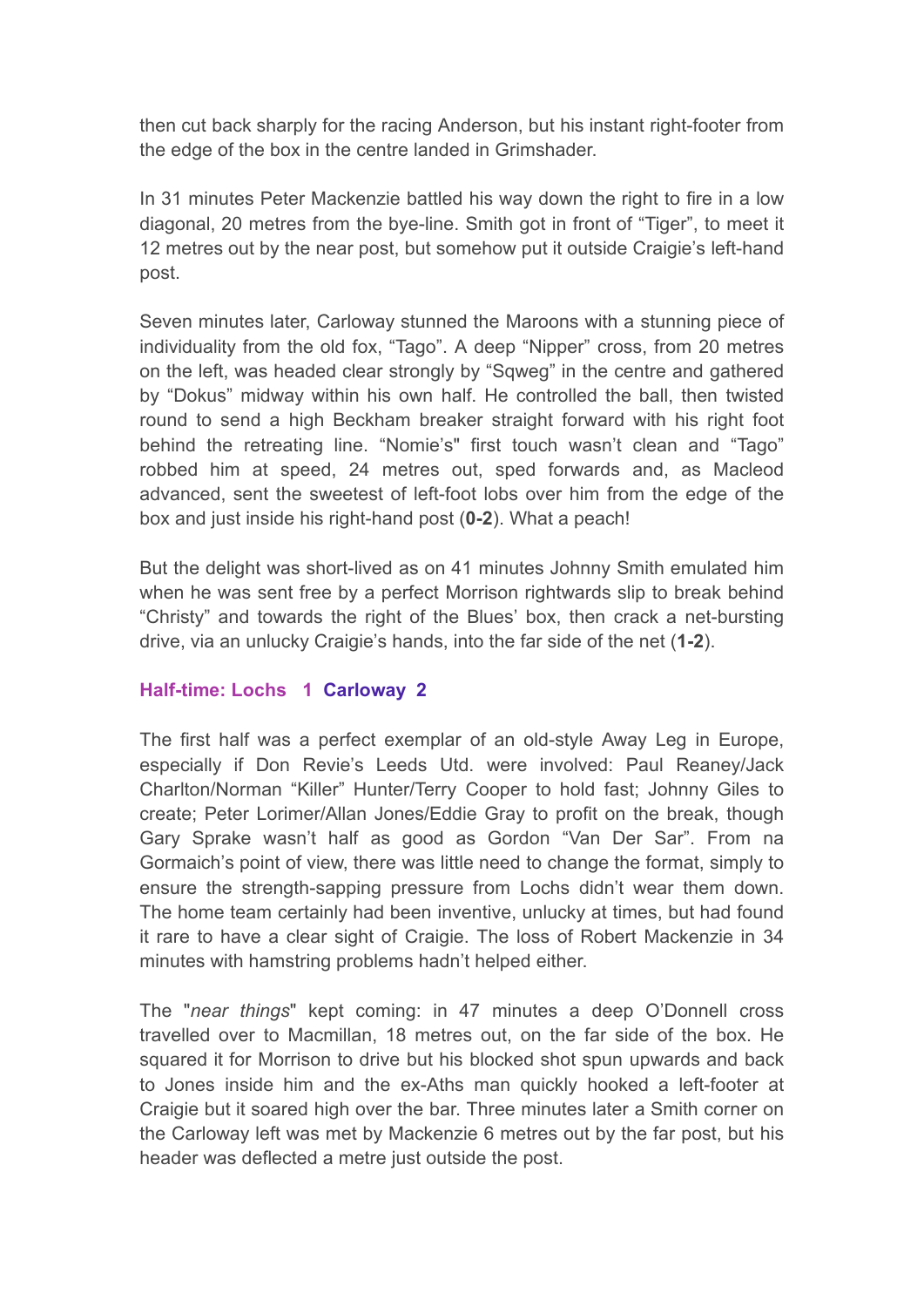However, Lady Fortune has never really had any fondness for Carlowegians and two events in the next five minutes heaped the scales against success, firstly a rather harsh second yellow for "Tiger", for a Morrison trip, closely followed by the withdrawal of the eternally troublesome "Tago", though the latter was balanced by the substitution of the explosive Peter Mackenzie with Chris Mackay. "Dokus" stepped up to the plate immediately to hold the centre and inspire the attack, but the pressure had already become more and more incessant. The dismissal of "Tiger" also brought to an end an impressive run of fifty consecutive matches in which he had featured in every minute of each fixture, stretching back to the start of the 2014 season.

In 59 minutes a deep "Nomie" cross from the right centre line had been met by Jones, 14 metres out by the far post, but Craigie had managed to get his fingertips to his reverse-header to touch it past his left-hand post. Three minutes later a Maclean cross from the left allowed Mackenzie to cut-back from the bye-line for O'Donnell, arriving on the left corner of the Carloway box, but his attempt went high over Craigie's right. "Laxay" had now adopted "Tiger's" role, with Anderson dropping left, and it was 68 minutes before Craigie once more had to look smart to punch away an O'Donnell header from a Smith corner on his left, 10 metres out in front of goal. In 75 minutes Maclean played the ball back to Graeme Mackenzie, coming into the Carloway half on their right, and his high swinging cross could only be headed onwards by "Taz" for Macmillan to collect 16 metres out, but the midfielder, usually deadly in his finishing, lifted his measured drive a foot over the bar.

As the action became more and more frenetic, "Nomie" found Macmillan free on the right, just moving into the Blues' box. He immediately squared inwards, but though the ball was too far for Jones, it was gathered by O'Donnell, now a front man, 16 metres out by the far post. However, he pulled his right-foot shot well-wide of Craigie's right-hand post. In 83 minutes "Nipper" came forward on the Lochs left and into the Carloway half, before playing back to Macmillan to deliver a perfect cross to the far corner of the Blues's box. O'Donnell won it, before turning neatly to send a reverse cross to the far post, where Maclean connected,12 metres out, but his header looped a couple of metres over the bar.

Then, suddenly, on the stroke of full-time, a glorious opportunity arrived for na Gormaich to kill the game when a "Nomie" header, inside his own half on Lochs' right touch-line, broke inwards for Mark "Cirbhig" to win behind Morrison, then roar off to the left of "Nipper" towards the Lochs goal, but just as the young star reached outside the right of the box and went to strike, the ball bobbled and his shot high and wide to Macleod's left.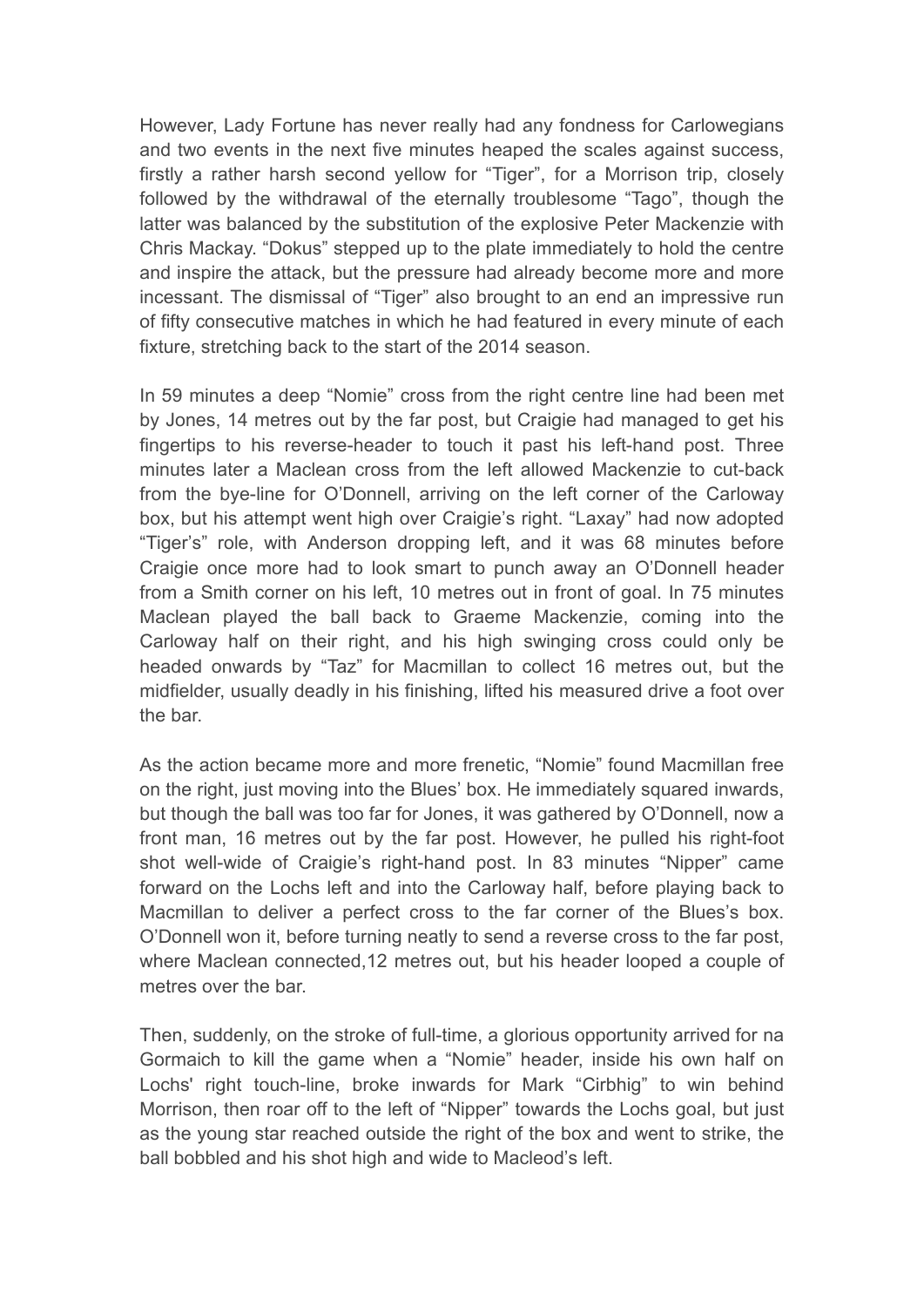As the Carloway fans checked their watches, Lochs continued to drive forward, and this led to a series of dangerous Smith corners on Craigie's right, dropped right in front of "Van Der Sar". In the 94<sup>th</sup> minute, once more he clawed the ball away, this time to his left where the ball was gathered by Morrison on the Carloway right, just inside the box. As he checked back to cross, "Sqweg" came in and Morrison went down, the ball breaking outwards to "Dokus", who immediately began to steam off down the left. However, the referee, on the far side, adjudged "Sqweg" had impeded Morrison and pointed at the spot. One can imagine the reactions of the Carloway squad and their fans. Anyway, Robert Jones became "*Mr. Cool*" himself to out-fox the ace penalty-stopper, sending him left before stroking home low to his right corner (**2-2**).

Amazingly, there was still time for yet another Lochs' corner, but Carloway managed to survive last-minute heartache.

## **Full-time: Lochs 2 (1) Carloway 2 (2)**

It's a pity Malcolm Macdonald wasn't taking a break from counting the cracks in the Matheson Road pavement, to be present to add up the number of corners Lochs had here in the second half. It must have been some sort of record. Believers in "*just deserts*" will probably say Lochs "*deserved*" a point, if not a victory, and claim that Carloway did not "*deserve*" to win, while others will insist that Carloway were desperately unlucky with three crucial decisions: the dismissal of "Tiger", the controversial penalty, and the mysterious extra five minutes of added-on time. After all, every game has key decisions but they usually even themselves out, whereas tonight Carloway felt each went against them. In addition, others will claim that a team committed to attack at every opportunity "*deserves*" the "*luck*", while a defensive team, holding the line and hoping to seize any opportunity against an over-committed opposition, is less "*worthy*" in some way.

However, both require skills, and Carloway did not arrive at Creagan Dubh with a fortress-mentality, but were required to adopt this occasionally, then totally, when Macarthur was sent off. The whole notion of "*desert*", nevertheless, in football, as in life itself, is spurious. You either succeed or you don't. Both teams scored twice, so a draw was the correct result. Grievance doesn't change outcomes. Nor should all the furore over the decisions divert attention from a number of sterling displays on the night from Carloway's greatest servant in goal, Craigie; "Tiger"/"Taz"/"Christy" across the back; the endless commitment of Anderson; and an astonishing second-half tireless display from "Dokus", who also rivalled Dan Crossley and Billy Anderson with his classic forward ball that set up the irrepressible "Tago" for a goal which réprised his killer goal versus Kirkwall Rovers in July, 2011:"*a neat*